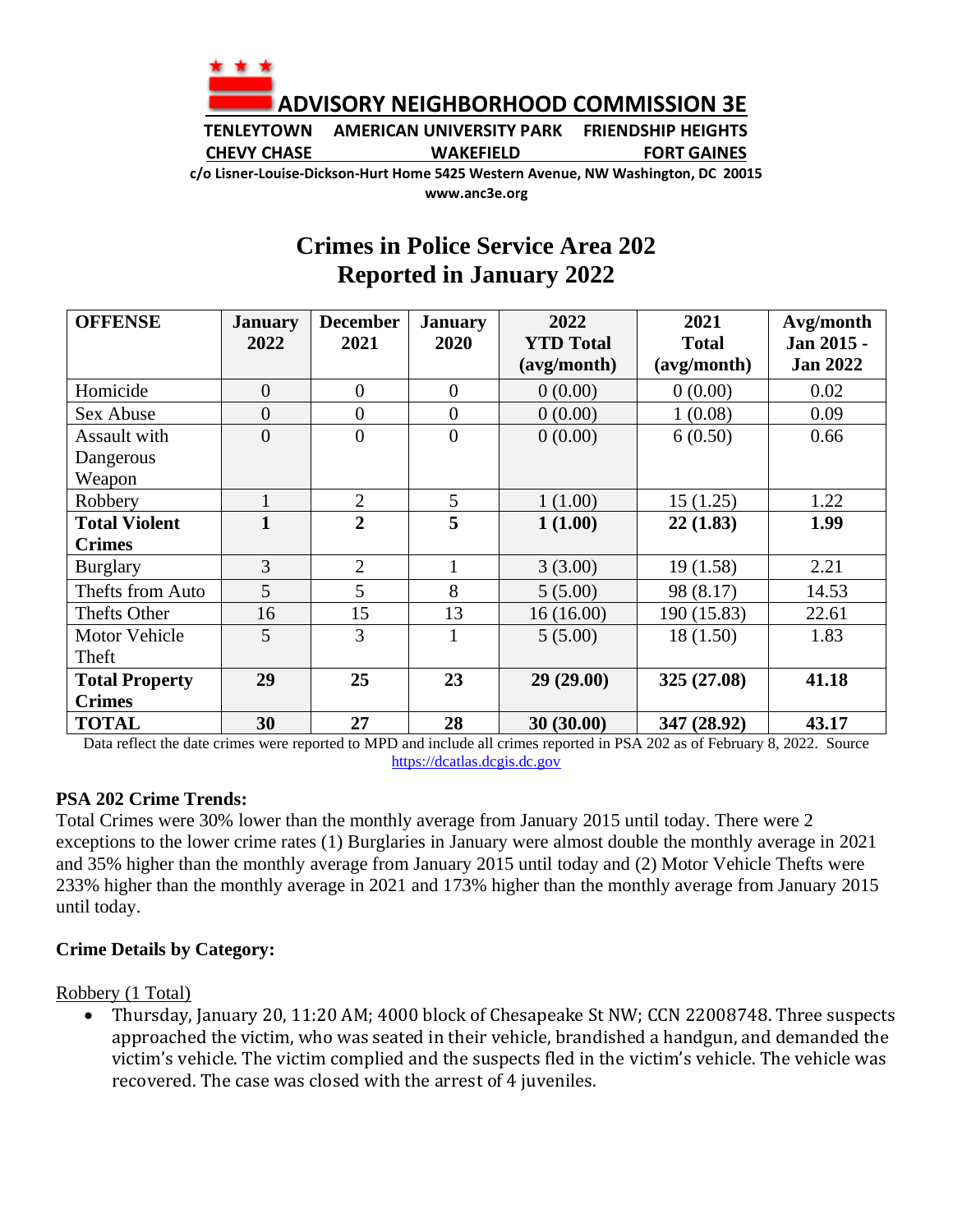# Burglary (3 Total)

- Between Saturday, January 15, 12:00 PM and Tuesday, January 18 at 7:45 AM; 4200 block of Wisconsin Ave, NW; CCN 22007698. A Medstar Office was broken into overnight. Gift Cards and Parking Passes were stolen. No arrest has been made.
- Between Wednesday, January 26, 10:00 PM and January 27, 6:00 AM; 4700 block of Wisconsin Ave, NW; CCN 22012174. The Steak N Eggs was broken into overnight, and the cash register was stolen. No arrest has been made.
- Thursday, January 27, 2:24 AM; 4800 block of Wisconsin Ave, NW; CCN 22012148. Signature Cigars was broken into overnight, and the cash register was stolen. No arrest has been made.

# Motor Vehicle Theft (5 Total)

- Wednesday, January 12, 6:47 PM; 5100 block of Wisconsin Ave, NW; CCN 22005097. The suspect entered the victim's unsecured locker and stole the key to her car. The suspect than stole her car. It has not been recovered.
- Between Thursday, January 13, 10:30 PM and Friday January 14, 5:45 AM; 4114 block of Legation St, NW; CCN 22005811. The victim's vehicle was stolen from in front of their house. It was recovered the next day in the 4th District.
- Monday, January 17, 12:10 AM; 4100 block of Wisconsin Ave, NW; CCN 22007111. The victim left the keys to their vehicle inside of it while they went into the listed location to get food. It was recovered on 2/3/22 in the 4th District.
- Tuesday, January 18, 8:40 PM; 4300 block of Wisconsin Ave, NW; CCN 22007960. The vehicle was left unattended and running. When the victim came out of the listed location it was stolen. It was recovered on 2/4/22 in the 3rd District.
- Friday, January 21, 5:09 PM; 4300 block of Wisconsin Ave, NW; CCN 22009429. The vehicle was left running with the doors unlocked and the suspect jumped in it and drove away. It was recovered on  $1/24/22$  in the 6<sup>th</sup> District.